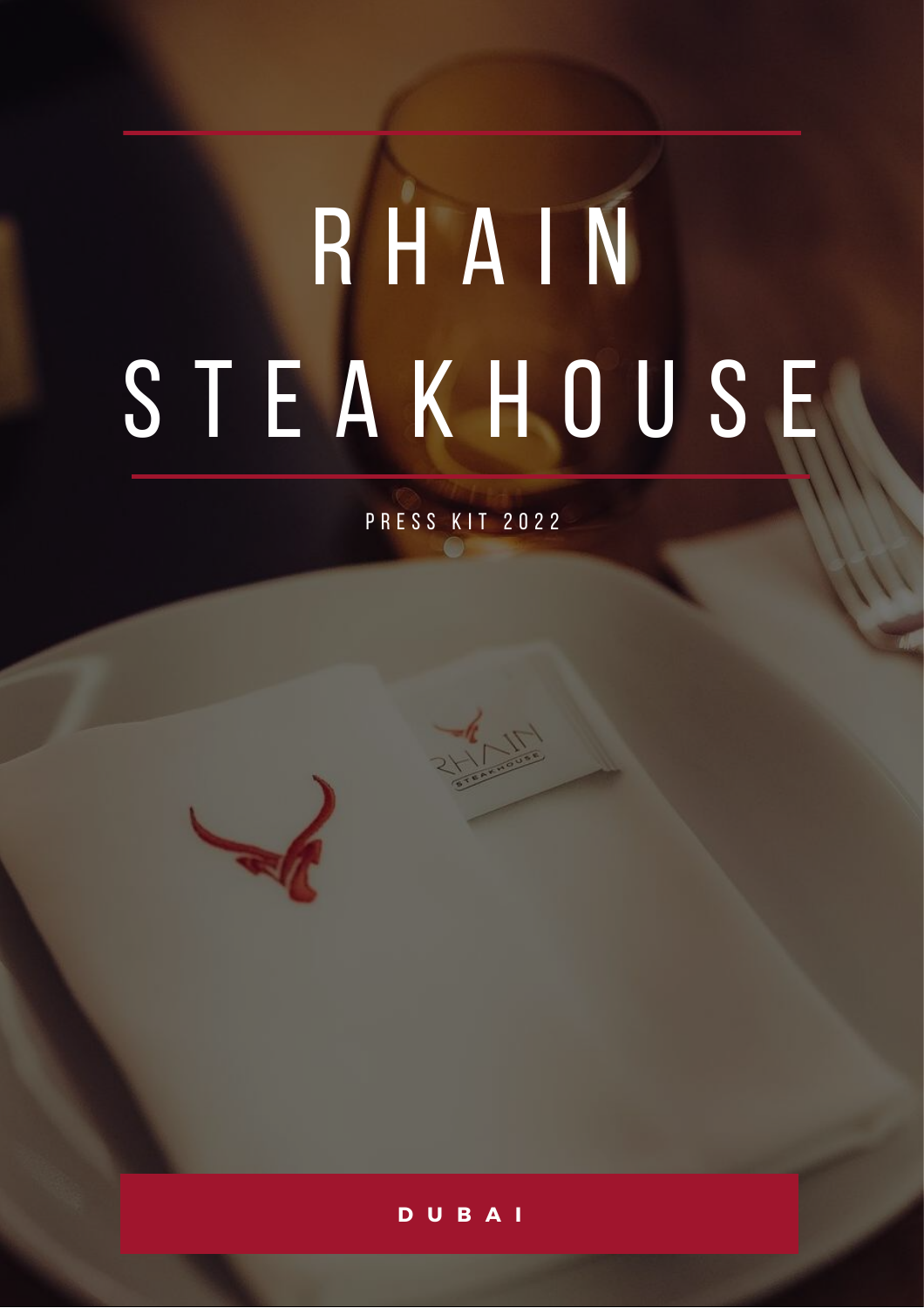#### A B O U T U S



With the opening in August 2021, Rhain Steakhouse is the latest new addition "fine dining" concept created by the ELH Group. It is the perfect destination of choice for all meat & foodie lovers and wine connoisseurs who pursuit perfection, elegance and a savoir faire! Our Steakhouse not only offers a wide range of exceptional prime meat cuts, an astonishing fresh seafood display and outstanding signature dishes but also guarantees an explosion of amazing flavours that will melt on your palate!

For our "Meat & Foodie Lovers" – our variety of our splendid meat cuts like our Australian Wagyu BMS 9+ 600 days grain fed beef and as everything else, are directly sourced from world-wide best merchants for the highest quality and prepared by our super talented and passionate chefs on an authentic charcoal grill. Rhain Steakhouse provides a blend of stylish and modern fine dining experience with entertainment including tableside preparation and show butchers. Rhain offers the most incredible dishes prepared from the freshest ingredients to delight any experienced palates – Our promise to you!

For our "Wine Connoisseurs"- we offer jaw-dropping breadth and depth when it comes to choosing a bottle of wine, from the most known Grand Crus to the small hidden beauties the world has to provide. From the new world like Opus one, Penfolds and Chocolate Block to the old-world icons like Vega Sicilia, Masseto and Château Mouton Rothschild along with many more which are all temperature controlled in our Eurocave wine fridges and some are even served by the Coravin system.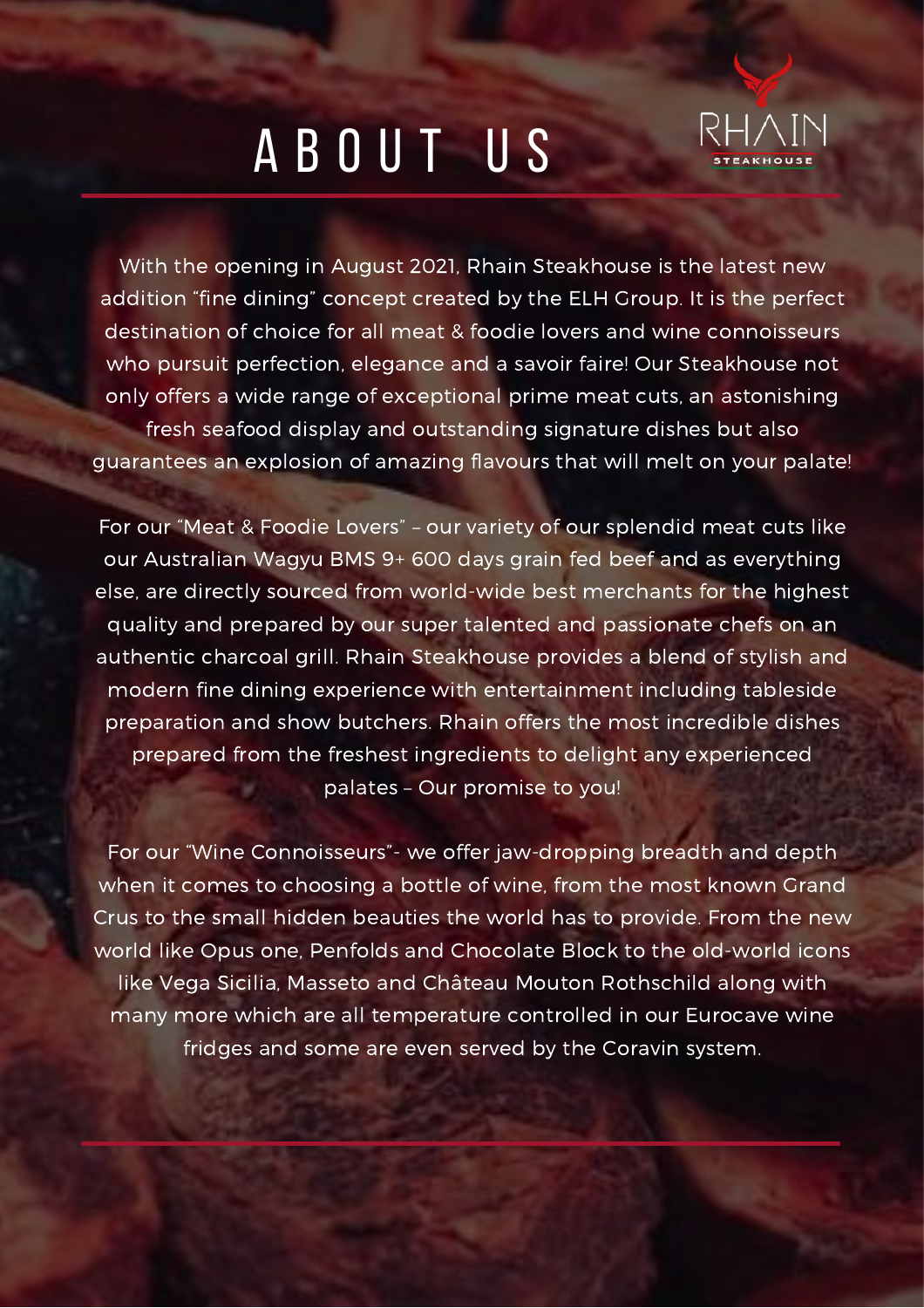#### S E R V I C E S

Our food is freshly prepared to order using only the freshest ingredients, and all meats are cooked to your perfection over an authentic charcoal flame grill.

All of our staff are passionate, friendly and most of all knowledgeable. You will never be too indecisive on your choice of wine with our professional sommelier in-house to teach you something new!

World class experience, picking your own meat cut or our daily catch of seafood from our counter display, table side meat carving, qualified Sommelier expertise along with live entertainment shows at your table; Rhain Steakhouse's experience is surely endless and will leave you to 'Meat' us again!

Visit us every Thursday for the all-new extravagant cabaret style evening named "J'adore" taking place every Thursday from June 9th between 9pm to late. It is time to add live entertainment featuring show dancers, singers, musicians, magicians & more. Join us for the most luxury dinner-with-a-show in Dubai and book now.

This year, we are launching a new wine tasting session too! Where you can try our best bites and large variety of wines from around the world...Sip, sip, hooray! Meat & Seafood display Show Butcher Meat carving Walk in Wine Cellar Live DJ, entertainment and shows Table side food preparation a selection of beverages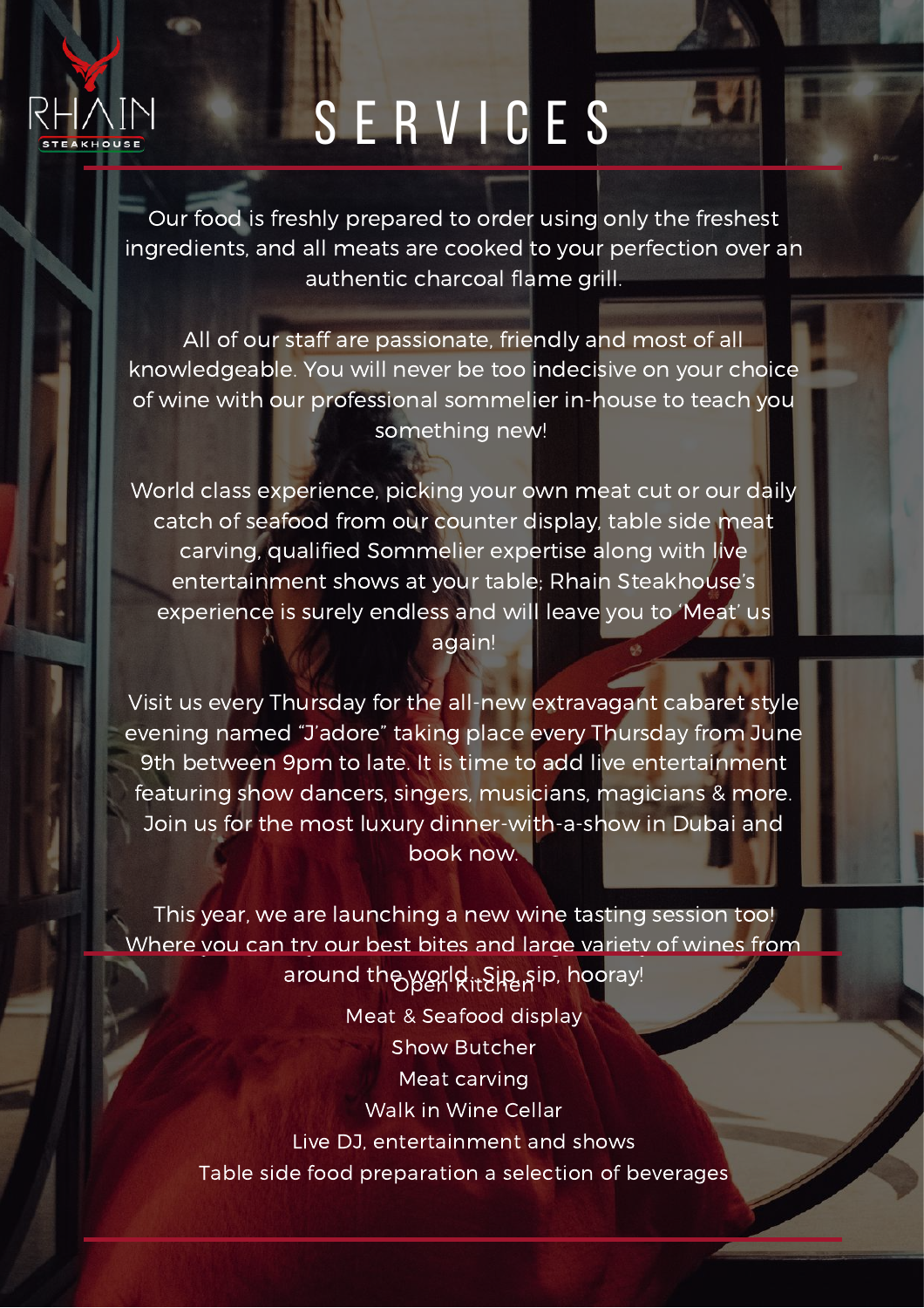

### P A R T N E R S H I P S

At Rhain we have worked with a number of internationally established publications since our launch in 2021. Some of the publications that we feature in include FACT magazine, WhatsOn, The National, BBC Good Food and our most recent partner Time Out Dubai - where we have just been freshly nominated as the Best Steakhouse in Dubai 2022.

At Rhain, we are consistently looking for new ways to spread the word about our restaurant, and are always open to listen to any potential opportunities.

**WHAT'S ON! INTER** 

fact.

 $B|B|C$ 

**Middle East** 



**RESTAURANT AWARDS** 2022